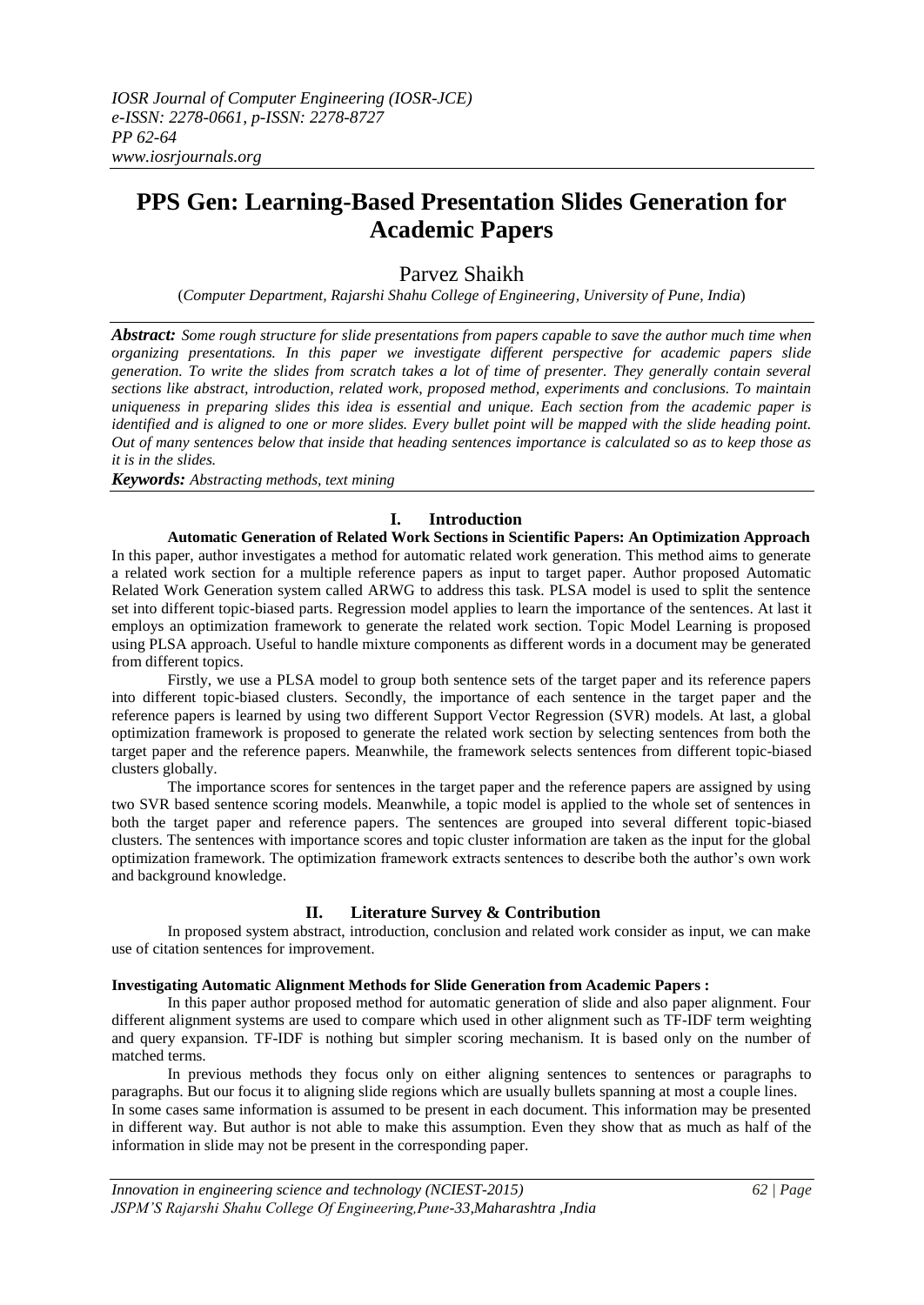The general procedure for aligners is as below:

- 1. The token's TF-IDF score is calculated, the token's term frequency is the frequency of the token's stem in the region.
- 2. The SNoW tagger is used for and part-of-speech tagging and non content words are removed. Content words may be any token which is a noun, adjective, verb, adverb, or cardinal number.
- 3. Each token in the slide region is stemmed, in the case of aligners, query expansion is performed.
- 4. A score is calculated for each region in the target paper according to the scoring function

Result shows that query expansion does not improve performance of application and that TFIDF term weighting is inferior to a much simpler scoring mechanism based on the number of matched terms. In future performance can be improved by using terms in nearby regions to supplement both slide regions and paper regions.

#### **Mining and Analyzing the Future Works in Scientific Articles:**

- In this paper, author use technique to mine the future works in scientific articles. This aims to
- 1. Provide an insight for future work analysis and
- 2. Facilitate researchers to search and browse future works in a research area.

First, used to study the problem of future work extraction and used regular expression based method for this. Secondly, four different categories are define for the future works by observing the data and investigate the multi-class future work classification problem. Third, we apply the extraction method and classification to a referred paper dataset in the computer science field and conduct a further analysis of the future works. Finally, we design a prototype system to search and demonstrate the future works mined from the scientific papers. No previous works have investigated the future work mining task. This problem is addressed very firstly in this paper.

For this author used two strategies as future work extraction and future work classification. Based on this results, author further analyze the future works. This allows finding more important research information. Four future work categories are define as "problem", "method", "evaluation" and "other". In the end, we design a system to search and rank the future works. The future work results can be displayed in different categories. Hu and Wan (2014) introduced a system called ARWG to generate the related work section for the original target paper. They used supervised learning and an optimization framework to deal with the task. PDFlib2 is used to extract text and to detect their physical structures of paragraphs, subsections and sections ParsCit3 is used. It is possible to directly extract future work if that section is directly available. If not then we can extract the conclusion section.

#### **Automatic slide presentation from semantically annotated documents:**

This paper attempted to automatically generate slides from input documents annotated with the GDA tag set. GDA tagging can be used to encode semantic structure. The semantic relations extracted between sentences include grammatical relations, thematic relations and rhetorical relations. They first detect topics in the input documents and then extract important sentences relevant to the topics to generate slides.

## **A support system for making presentation slides (in Japanese):**

This paper introduced a support system for making slides from technical papers. The inputs of the system are academic papers in LATEX format. The system calculates the weights of the terms in the paper using TF\*IDF scores. Using the term weights, objects in the paper like sentences, tables etc. are also weighted and used to determine the number of objects for each section to generate the slides.

#### **Automatic slide generation based on discourse structure analysis:**

In this author proposed a method to automatically generate slides from raw texts. Clauses and sentences are considered as discourse units and coherence relations between the units such as list, contrast, topic-chaining and cause are identified. Some of clauses are detected as topic parts and others are regarded as non-topic parts. These different parts are used to generate the final slides based on the detected discourse structure and some heuristic rules.